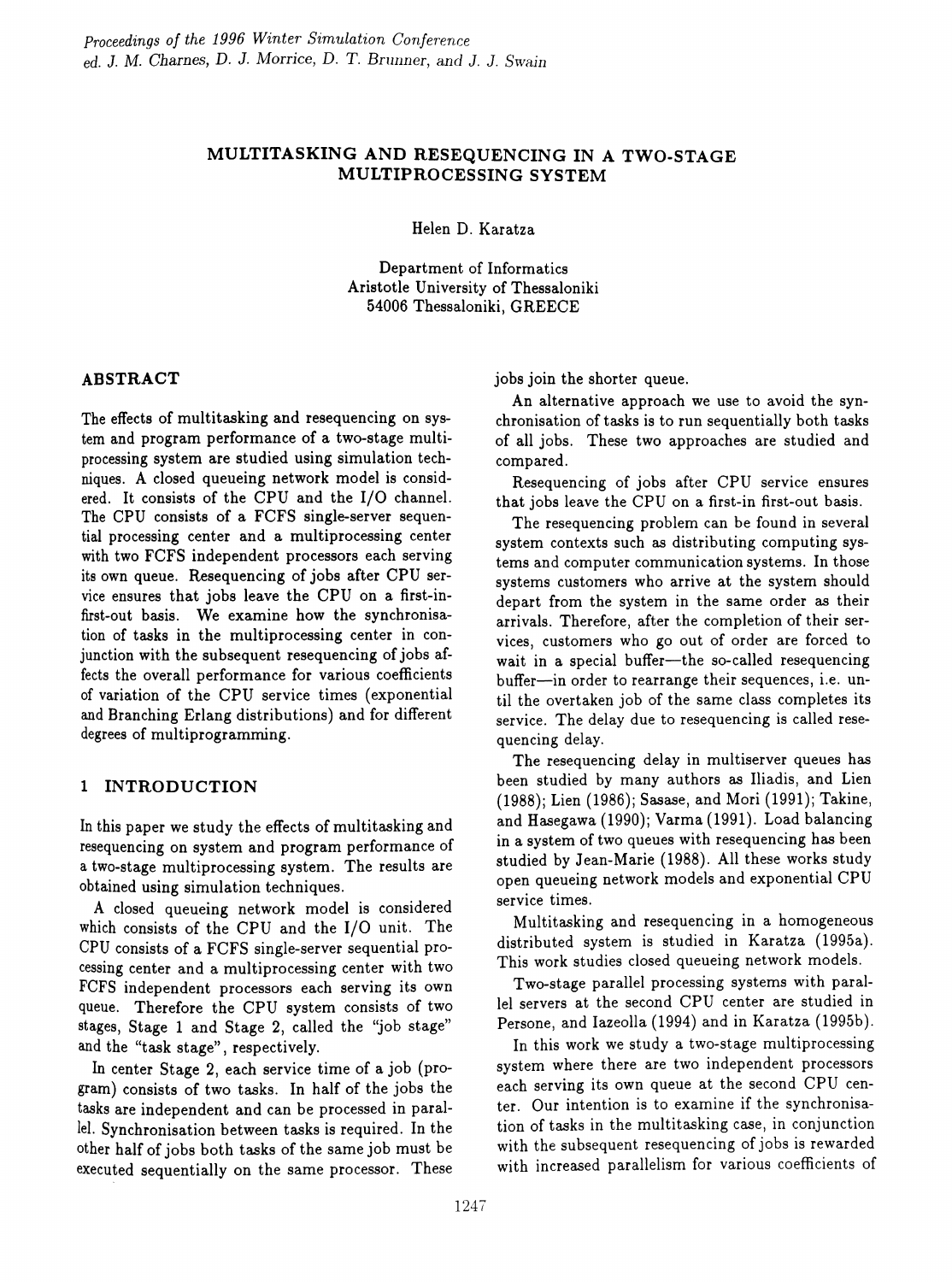variation of the CPU service times (exponential and Branching Erlang distributions) and for different degrees of multiprogramming.

### 2 MODEL DESCRIPTION

We consider a closed queueing network model which consists of the CPU and the I/O channel. The CPU consists of a FCFS single-server sequential processing center and a multiprocessing center with two FCFS independent processors each serving its own queue. Therefore the CPU system consists of two stages, Stage 1 and Stage 2, called the "job stage" and the "task stage" respectively.

In center Stage 2, each service time of a job consists of two tasks. In half of the jobs the tasks are independent and can be processed in parallel. In the other half of jobs both tasks of the same job must be executed sequentially on the same processor.

In the case of jobs with parallel tasks, upon arrival at the center Stage 2 a job forks into two tasks. Task  $i, i = 1, 2$  is assigned to the *i*th queue. Tasks corresponding to same job are joined before departing the CPU system, i.e. the task that completes its service first waits for its sibling to finish execution. Therefore in our model synchronisation between tasks is required. The price that one pays for the increased parallelism is the synchronisation delay that occurs when tasks wait for their siblings to finish execution.

In the case of jobs with sequential tasks they join the shorter queue. If both queues have an equal number of jobs (including empty), the arriving job at center Stage 2 is dispatched randomly to one of the two queues with equal probability.

Therefore in this paper we consider multiprocessing systems in which programs are composed of two stages which must be processed in sequence. For each program there is some preparatory sequential computation, processed by center Stage 1, followed by a second computation which is parallel for half of the jobs and is processed by processors in center Stage 2.

The important requirement of the model is that jobs must leave the CPU system in the order of their arrival. For this, each job enters the resequencing buffer after completion of its service, where it eventually waits until all jobs that entered the system before it have been served. We furthermore assume that the time taken by its resequencing process is negligible: if this job has no one to wait for, it leaves instantaneously the system. On the other hand, it leaves as soon as the last customer it has to wait for enters the resequencing buffer.

Both tasks of a given job are to be completed at center Stage 2 before the job enters the resequencing

buffer.

An alternative approach we use in this paper to avoid the synchronisation of tasks is to run sequentially both tasks of all jobs. In this case the only delay that incurs is due to resequencing of jobs.

In both cases, the FCFS queueing discipline is assumed.

The model is closed as the degree of multiprogramming *N* is constant during the simulation experiment. Neither arrivals nor departures are permitted while the system is under observation. The configuration of the model is shown in Figure 1. A fixed number of jobs  $N$  is circulating within the system alternatively between the CPU and the I/O channel.





We examine two cases of CPU service time distributions:

- (1) CPU service times are independent and identically distributed (lID) exponential random variables with mean  $m$  at each processor.
- (2) CPU service times have a Branching Erlang distribution with two Stages (Sauer and Chandy 1981) and are lID. The coefficient of variation is  $C$ , where  $C > 1$  and the mean is  $m$  at each processor.

A job after leaving the CPU requests service from the I/O unit. The I/O queueing discipline is FCFS. The I/O service times are exponentially distributed with mean  $k$  and are IID.

### 3 PERFORMANCE PARAMETERS

We define:

Stage i response time of a random job as the interval of time measured from an arrival of this job at center Stage  $i, i=1,2$  to service completion of this job at center Stage i.

Cycle time of a random job as the time between two successive CPU service requests of this job.

We also denote the following: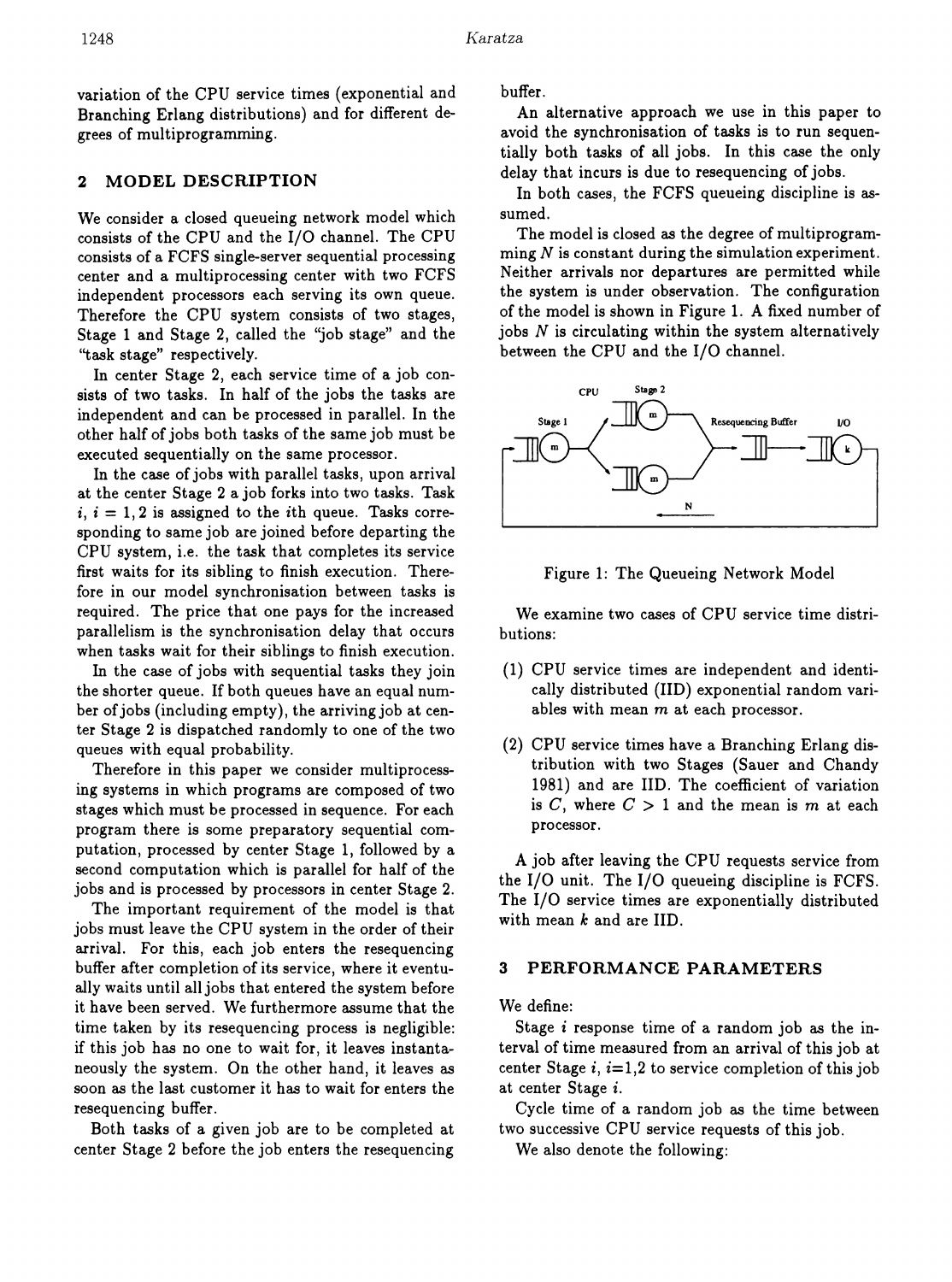- *RT1* : mean Stage 1 response time<br>*RT2* : mean Stage 2 response time
- RT2 : mean Stage 2 response time<br>
RT2 : Multitasking Case,  $C=1$
- *D* : mean resequencing delay
- *RT2D* : mean Stage 2 response time plus resequenc-<br>: ing delay
- 
- $N$  : degree of multiprogramming<br> $R$  : system throughput rate
- : system throughput rate

The performance of our model is indicated by the mean cycle time (program performance) and the system throughput rate (system performance).

When the model works first with tasks of all jobs Table 3: Sequential Tasks Case,  $C=2$ running sequentially, and then with multitasking at center Stage 2, we define the relative performance parameters calculated on a percentage basis as follows:

|    |  | $D_{RT2}$ : relative decrease in RT2     |  |
|----|--|------------------------------------------|--|
|    |  | $D_{RT2D}$ : relative decrease in $RT2D$ |  |
| Dĸ |  | : relative decrease in $K$               |  |
| Dĸ |  | : relative increase in $R$               |  |

# <sup>4</sup> **SIMULATION RESULTS** Table 4: Multitasking Case, *C=2*

We considered a balanced system with  $m = 1.0$  and  $k = 1.0$ . The system was examined in cases of exponential CPU service times  $(C=1)$  and Branching Erlang for  $C = 2, 4$ . We have not examined cases with  $C > 4$  because in real systems jobs service times tend to have low variations. Degree of multiprogramming  $N$  was taken as  $2, 4, 6, 8, 10.$ 

We simulated the queueing network model with discrete event simulation models using the method of independent replications (Law, and Kelton, 1991). For Table 5: Sequential Tasks Case, *C=4* every mean value a 95% confidence interval was evaluated. All confidence intervals were less than 5% of

Table 1: Sequential Tasks Case, *C=l*

| $N$ $RT1$ |                                      |                     | $RT2$ D $RT2D$ K R |                |       |         |                     |                                      |                                                  |                  |  |
|-----------|--------------------------------------|---------------------|--------------------|----------------|-------|---------|---------------------|--------------------------------------|--------------------------------------------------|------------------|--|
|           |                                      | 2 1.259 2.000 0.240 | 2.240              | $-4.854$ 0.412 |       | $N$ RT1 |                     |                                      | RT2 DRT2D K F                                    |                  |  |
|           | 4 1.792 2.473 0.334                  |                     | 2.807              | 6.583          | 0.608 |         |                     |                                      | $\overline{2}$ 1.317 2.390 0.321 2.712 5.381 0.3 |                  |  |
|           | $6\quad 2.356\quad 2.993\quad 0.399$ |                     | 3.392              | 8.364          | 0.717 |         | 4 1.998 3.253 0.990 |                                      | 4.243                                            | 8.408 0.4        |  |
|           | 8 2.944 3.518 0.432                  |                     | 3.950              | 10.221         | 0.783 |         |                     | $6\quad 2.668\quad 4.056\quad 1.551$ |                                                  | 5.607 11.339 0.5 |  |
|           | 10 3.588 4.105 0.427                 |                     | 4.532 12.091       |                | 0.827 |         | 8 3.256 4.938 1.867 |                                      |                                                  | 6.805 14.069 0.5 |  |
|           |                                      |                     |                    |                |       |         |                     | 10 2.756 5.657 9.900                 | $7.056$ 16.744 0.5                               |                  |  |

|   | $RT2D$ : mean Stage 2 response time plus resequenc- | N  | RT1   | RT2   | D     | RT2D  |        |       |
|---|-----------------------------------------------------|----|-------|-------|-------|-------|--------|-------|
|   | : ing delay                                         |    | 1.255 | 2.121 | 0.042 | 2.162 | 4.707  | 0.425 |
| K | : mean cycle time                                   | 4  | 1.807 | 2.645 | 0.193 | 2.838 | 6.561  | 0.610 |
| Ν | : degree of multiprogramming                        | 6. | 2.349 | 3.256 | 0.315 | 3.572 | 8.493  | 0.706 |
| R | : system throughput rate                            | 8. | 2.934 | 3.877 | 0.399 | 4.276 | 10.414 | 0.768 |
|   | The nextermange of our model is indicated by the    | 10 | 3.492 | 4.458 | 0.529 | 4.987 | 12.380 | 0.808 |

| center Stage 2, we define the relative performance pa-                           | N   | RT1 | RT2                                  | $\overline{D}$ | RT2D  | K                                             |       |
|----------------------------------------------------------------------------------|-----|-----|--------------------------------------|----------------|-------|-----------------------------------------------|-------|
| rameters calculated on a percentage basis as follows:                            |     |     | $1.282$ 2.004 0.609                  |                | 2.613 | 5.280<br>7.653<br>9.851<br>- 11.956<br>13.933 | 0.379 |
| $D_{RT2}$ : relative decrease in RT2<br>$D_{RT2D}$ : relative decrease in $RT2D$ |     |     | 4 1.868 2.567 1.061                  |                | 3.628 |                                               | 0.523 |
|                                                                                  |     |     | $6\quad 2.447\quad 3.094\quad 1.298$ |                | 4.392 |                                               | 0.609 |
| : relative decrease in $K$<br>Dr                                                 | 8.  |     | $2.960$ $3.574$                      | 1.533          | 5.108 |                                               | 0.669 |
| $D_R$ : relative increase in $R$                                                 | 10. |     | $3.414$ $4.127$ $1.616$              |                | 5.743 |                                               | 0.718 |
|                                                                                  |     |     |                                      |                |       |                                               |       |

| N  | RT1 RT2                                 | $\overline{D}$ | RT2D  | K               | R. |
|----|-----------------------------------------|----------------|-------|-----------------|----|
|    | $2 \quad 1.280 \quad 2.302 \quad 0.187$ |                | 2.489 | $5.096$ $0.392$ |    |
|    | 4 1.875 3.013 0.528                     |                | 3.541 | 7.470 0.535     |    |
|    | $6\quad 2.455\quad 3.658\quad 0.792$    |                | 4.450 | 9.711 0.618     |    |
| 8. | $3.006$ $4.286$ 0.992                   |                | 5.278 | 11.872 0.674    |    |
| 10 | 3.384 5.089 1.135                       |                | 6.224 | 13.982 0.715    |    |

| the mean values.                                     | $N$ RT1                              | RT2 D | RT2D                              | К            | R.    |
|------------------------------------------------------|--------------------------------------|-------|-----------------------------------|--------------|-------|
| In Tables 1–6 performance parameters of all cases    |                                      |       | 2 1.313 1.934 0.857 2.791         | 5.497        | 0.364 |
| are presented. Tables 7-9 represent relative perfor- | 4 1.999 2.489 1.872                  |       | 4.361                             | 8.560        | 0.467 |
| mance parameters for $C=1, 2, 4$ .                   | $6\quad 2.658\quad 3.101\quad 2.440$ |       |                                   | 5.541 11.327 | 0.530 |
| In Figures 2 and 3 relative performance parameters   | 8 3.264 3.443 3.234                  |       |                                   | 6.677 14.137 | 0.566 |
| are plotted versus $N$ in all cases examined.        |                                      |       | 10 3.841 3.738 3.983 7.721 16.804 |              | 0.595 |

Table 6: Multitasking *Case, C=4*

|  |                                          | n rii riz Dhizi n                               |                    |                 |  |                                      |                                                    |                    |  |
|--|------------------------------------------|-------------------------------------------------|--------------------|-----------------|--|--------------------------------------|----------------------------------------------------|--------------------|--|
|  |                                          | $2\quad 1.259\quad 2.000\quad 0.240\quad 2.240$ |                    | $4.854$ $0.412$ |  |                                      | $N$ RT1 RT2 D RT2D                                 | $K$ R              |  |
|  | 4 1.792 2.473 0.334                      | 2.807                                           | $6.583$ $0.608$    |                 |  |                                      | $\overline{2}$ 1.317 2.390 0.321 2.712 5.381 0.372 |                    |  |
|  | 6 2.356 2.993 0.399                      | 3.392                                           | 8.364 0.717        |                 |  | 4 1.998 3.253 0.990                  | 4.243                                              | 8.408 0.476        |  |
|  | 8 2.944 3.518 0.432                      | 3.950                                           | $10.221$ $0.783$   |                 |  | $6\quad 2.668\quad 4.056\quad 1.551$ |                                                    | 5.607 11.339 0.529 |  |
|  | $10 \quad 3.588 \quad 4.105 \quad 0.427$ |                                                 | 4.532 12.091 0.827 |                 |  | 8 3.256 4.938 1.867                  |                                                    | 6.805 14.069 0.569 |  |
|  |                                          |                                                 |                    |                 |  | 10 3.756 5.657 2.299                 |                                                    | 7.956 16.744 0.597 |  |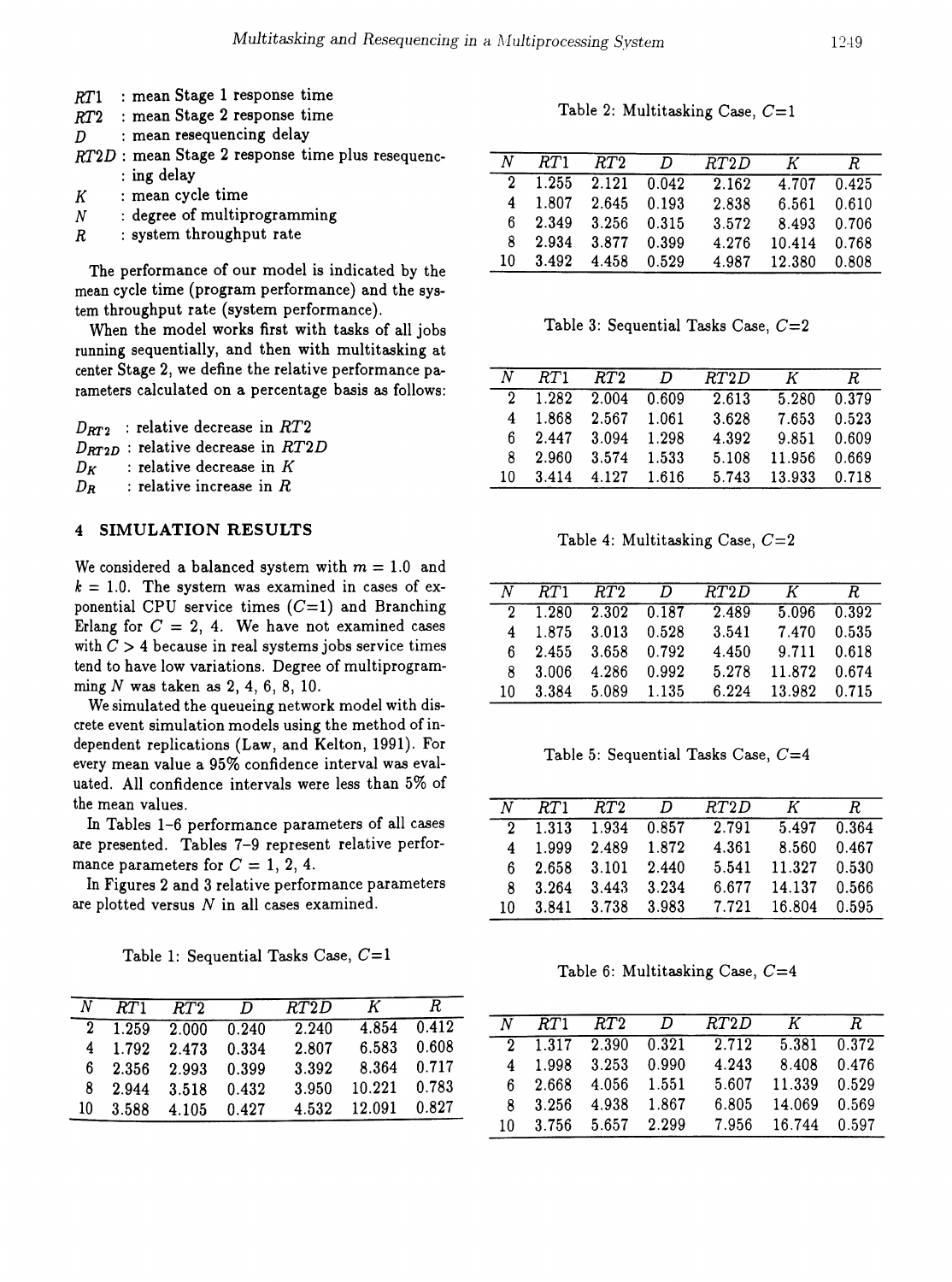|    | $D_{RT2}$ | $D_{\boldsymbol{R T2D}}$ | Dĸ      | Dĸ      |
|----|-----------|--------------------------|---------|---------|
| 2  | $-6.04$   | 3.46                     | 3.02    | 3.11    |
| 4  | -6.95     | -1.10                    | 0.33    | 0.33    |
| 6  | -8.81     | $-5.31$                  | $-1.54$ | $-1.52$ |
| ጸ  | $-10.21$  | $-8.27$                  | $-1.89$ | $-1.86$ |
| 10 | $-8.61$   | $-10.04$                 | $-2.39$ | $-2.34$ |

Table 7: Relative Performance,  $C=1$ 

Table 8: Relative Performance,  $C=2$ 

| Ν  | $D_{RT2}$ | $D_{\boldsymbol{R}T2D}$ | $D_K$ | $D_{\boldsymbol{R}}$ |
|----|-----------|-------------------------|-------|----------------------|
| 2  | $-14.87$  | 4.74                    | 3.48  | 3.60                 |
| 4  | $-17.38$  | 2.42                    | 2.39  | 2.45                 |
| 6  | $-18.24$  | $-1.32$                 | 1.41  | 1.44                 |
| Я  | -19.92    | $-3.33$                 | 0.70  | 0.70                 |
| 10 | $-23.31$  | -8.37                   | -0.35 | -0.35                |

From the results we observe the following.

In all systems, both cases of multitasking and of sequential tasks perform almost the same as  $D_K$  and  $D_R$  are less than 4%.

In all cases  $RT2$  is lower with the sequential case. This is due to the following.

(a) In the multitasking case, half of the jobs after arriving at the center Stage 2 split into two tasks where each one is assigned to a different processor queue independently of the system state. However, in the sequential tasks case there is an optimal job allocation to two queues as all jobs join the shortest queue.

(b) In the multitasking case there is the advantage of parallel processing of tasks of the same job at center Stage 2, but this incurs in synchronisation delay of tasks.

For all  $N$ , the relative difference in  $RT2$  increases with increasing  $C$ . This is due to the increase in the variability of task sizes with increasing  $C$  which results in unbalanced processor queues at Stage 2 and

Table 9: Relative Performance,  $C=4$ 

| Ν  | $D_{RT2}$ | $D_{RT2}$ | Dκ      | $D_{\boldsymbol{B}}$ |
|----|-----------|-----------|---------|----------------------|
| 2  | $-23.62$  | 2.84      | 2.12    | 2.16                 |
| 4  | $-30.71$  | 2.70      | 1.77    | 1.81                 |
| 6  | $-30.80$  | $-1.20$   | $-0.10$ | $-0.10$              |
| 8  | $-43.43$  | $-1.92$   | 0.48    | 0.48                 |
| 10 | $-51.36$  | $-3.05$   | 0.35    | 0.35                 |

therefore in better exploitation of the "join the shortest queue" policy. However, because of the subsequent resequencing delay of jobs, for all  $C$ , the relative difference in RT2D is much smaller than the relative difference in  $RT2$ .

For  $C = 1$  and for all N the mean resequencing delay is relatively small compared to  $RT2$ . However, for  $C > 1$  and for all N, D increases with increasing  $C$  and it becomes a considerable part of  $K$  especially in the case of jobs with sequential tasks. For example for  $C = 4$  and  $N = 10$ , D is close to  $K/4$  and it is bigger than RT2 (Table 5).



Figure 2:  $D_K$  versus N



Figure 3:  $D_R$  versus N

This is due to the fact that the higher  $C$  is, the more the CPU service times vary from the mean service time m. Furthermore, more service times are produced that are much shorter than m and fewer ones that are much longer than m. So, when a processor at Stage 2 is busy for a long time processing a task with a long service time, the other processor